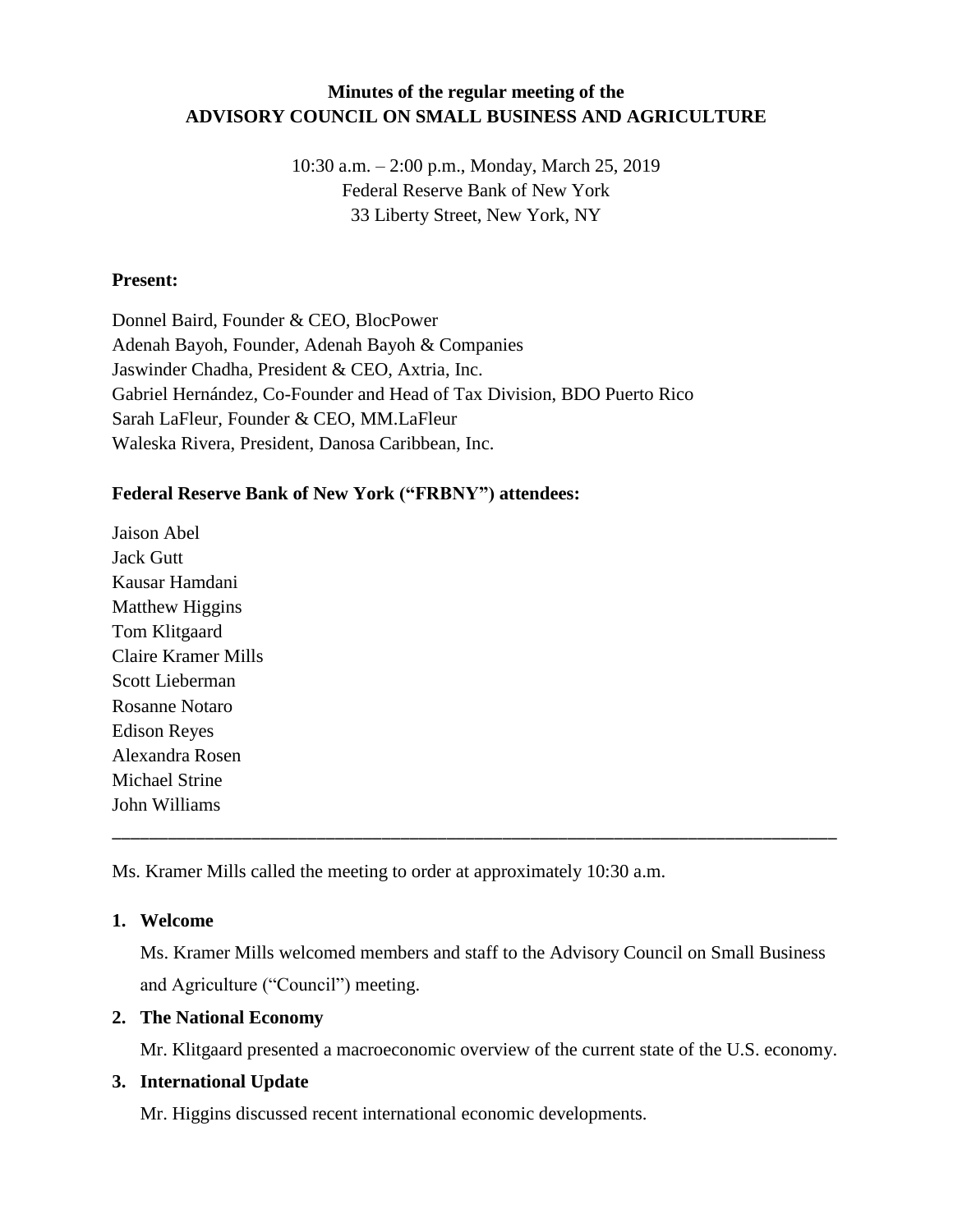#### **4. Regional Update**

Mr. Abel spoke about recent regional economic trends in the Second Federal Reserve District.

#### **5. Luncheon Discussion**

Mr. Williams and Mr. Strine joined the group for the luncheon discussion. Ms. Kramer Mills began facilitating the discussion by reminding the Council about their previous business sentiments from the end of 2018 and asking members to provide an update since then.

Members were asked to comment on changes in their firms' sales volume, hiring and growth plans, and industry challenges during the first quarter of 2019. A majority of members reported achieving on or above target sales for the first quarter of 2019, with one member anticipating below target sales. Several members discussed increasing opportunities to meet and surpass business forecasts, while one member discussed the challenge of tapping into government-related business opportunities and instead accessing international businesses opportunities.

In a discussion about labor costs, a majority of the members reported increased spending to retain and hire employees, as well as to continue business services. Members noted that the labor market is feeling increasingly tight in their industry. For some, this wage pressure is compounded by local legislation increasing the minimum wage and related pressure on wages for other roles within their companies. Some firms are exploring expanding their international workforce.

All members of the Council expressed either neutral sentiments or optimism for the remaining quarters of 2019. None of the members expressed concerns of a downturn in the economy this year.

#### **6. Fed Listens Session Discussion**

After the discussion into current economic conditions, Mr. Williams facilitated a Fed Listens Session with members of the Council to listen to their perspectives on the Fed's monetary policy strategy, tools and communications. Members discussed the impact of price stability and inflation on their business goals and how changes in interest rates inform their decision